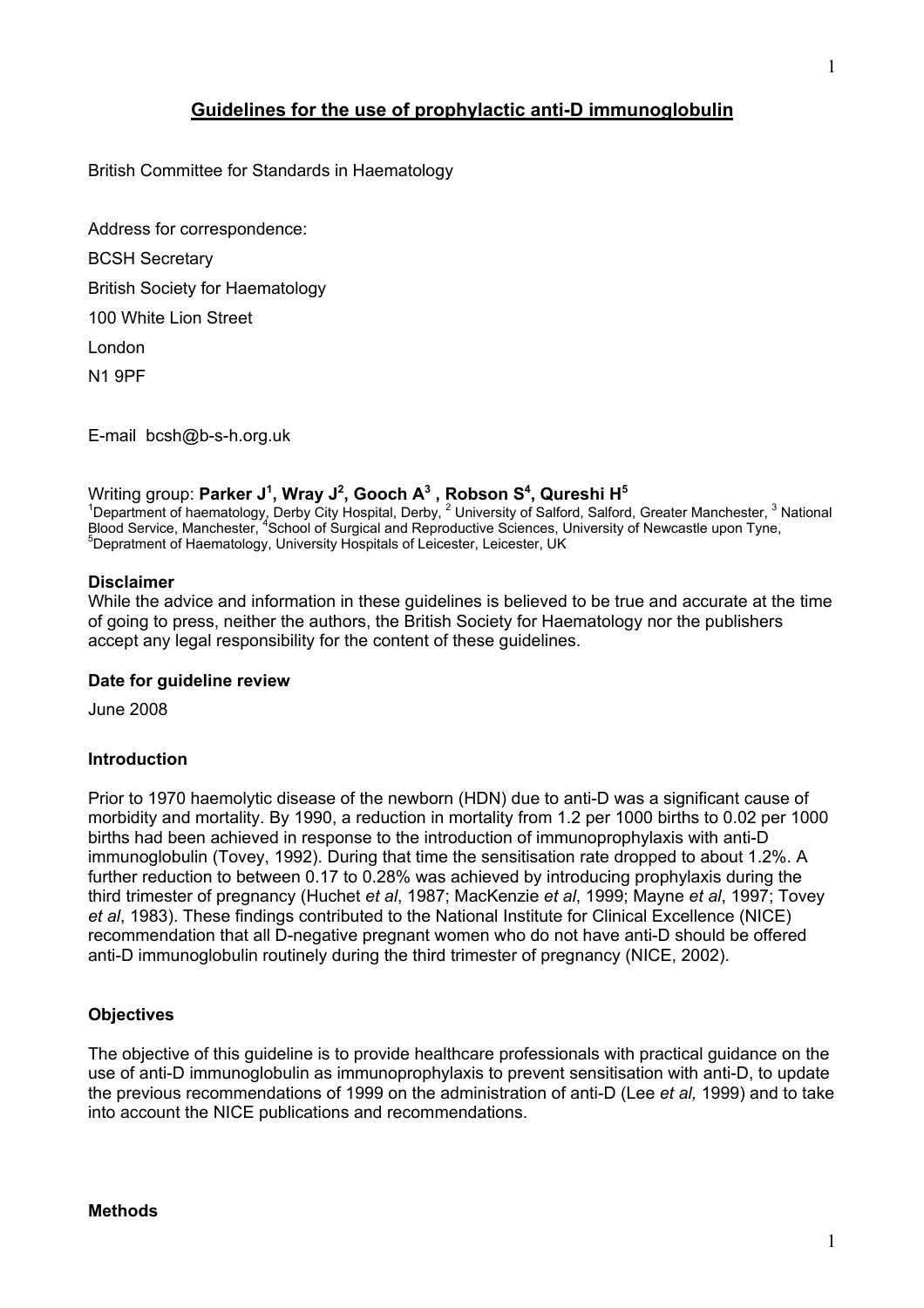The guideline group was selected to be representative of UK based medical experts and patients' representatives. A search of published literature was undertaken using Pubmed, Cochrane Library and Ingenta databases. The following key words were used: anti-D, pregnancy, antenatal, prophylaxis, rhesus, and RhD. This covered the period 1999-2004. The papers included were subjected to critical reading by the authors using the CASP appraisal tool (CASP, 2004) and were ranked according to the hierarchy of evidence. This approach took account of the NICE systematic review undertaken in 2000 (Chilcott *et al*, 2003) so as to be contemporary in locating and including the relevant literature. The writing group produced the draft guideline which was subsequently revised by consensus by members of the Transfusion Task Force of the British Committee for Standards in Haematology. The guideline was reviewed by a sounding board of UK haematologists the BCSH (British Committee for Standards in Haematology) and the BSH Committee (British Society for Haematology) and comments incorporated where appropriate. Criteria used to assign levels of evidence and grades of recommendations are as outlined by the Agency for Healthcare Research and Quality (AHRQ) at http:www.ahrq.gov (Appendix 1).

# **Guideline update**

This Guideline replaces the previous publication of Lee *et al,* 1999.

This guideline is divided into six sections: -

Section 1 deals with the issues relating to administration of anti-D

Section 2 deals with the prevention of anti-D formation in response to sensitising events.

Section 3 deals with routine prophylaxis.

Section 4 deals with pre-transfusion testing.

Section 5 deals with the prevention of anti-D formation in the event of recurrent uterine bleeding during pregnancy.

Section 6 deals with prophylaxis after the transfusion of D positive blood products.

# **SECTION 1: ADMINISTRATION OF ANTI-D IMMUNOGLOBULIN**

## *1.1* **Preparations available in the UK and route of administration of anti-D**

Various anti-D preparations are available for use in the UK. Some are intended for intramuscular use only while others may be given by either intramuscular or intravenous route. Preparations intended for intramuscular use only must not be given intravenously.

The following preparations are available in the UK at the time of writing this guideline.

D-GAM ® (Bio Products Laboratory): available as 250, 500 and 2500 iu vials, for intramuscular use only.

Partobulin SDF ® (Baxter Bioscience): available as 1250 iu prefilled syringe, for intramuscular use only.

Rhophylac ® (ZLB Behring): available as 1500 iu prefilled syringe, for intramuscular or intravenous use.

WinRho SDF ® (Baxter Bioscience): available as 1500 i.u and 5000 iu vials, for intramuscular or intravenous use.

The dose of anti-D immunoglobulin recommended in this guideline is intended as a minimum dose for a specific clinical situation. The actual dose given may depend on the type of preparation used and limitations of its range of available doses. A dose of 500 iu, given intramuscularly is considered sufficient to treat a Feto Maternal Haemorrhage (FMH) of up to 4 mLs. Where it is necessary to give additional or larger dose of anti-D immunoglobulin, the dose calculation should be based on 125 i.u / mL if given by intramuscular route, and 67.5 i.u / mL if given by intravenous route. It is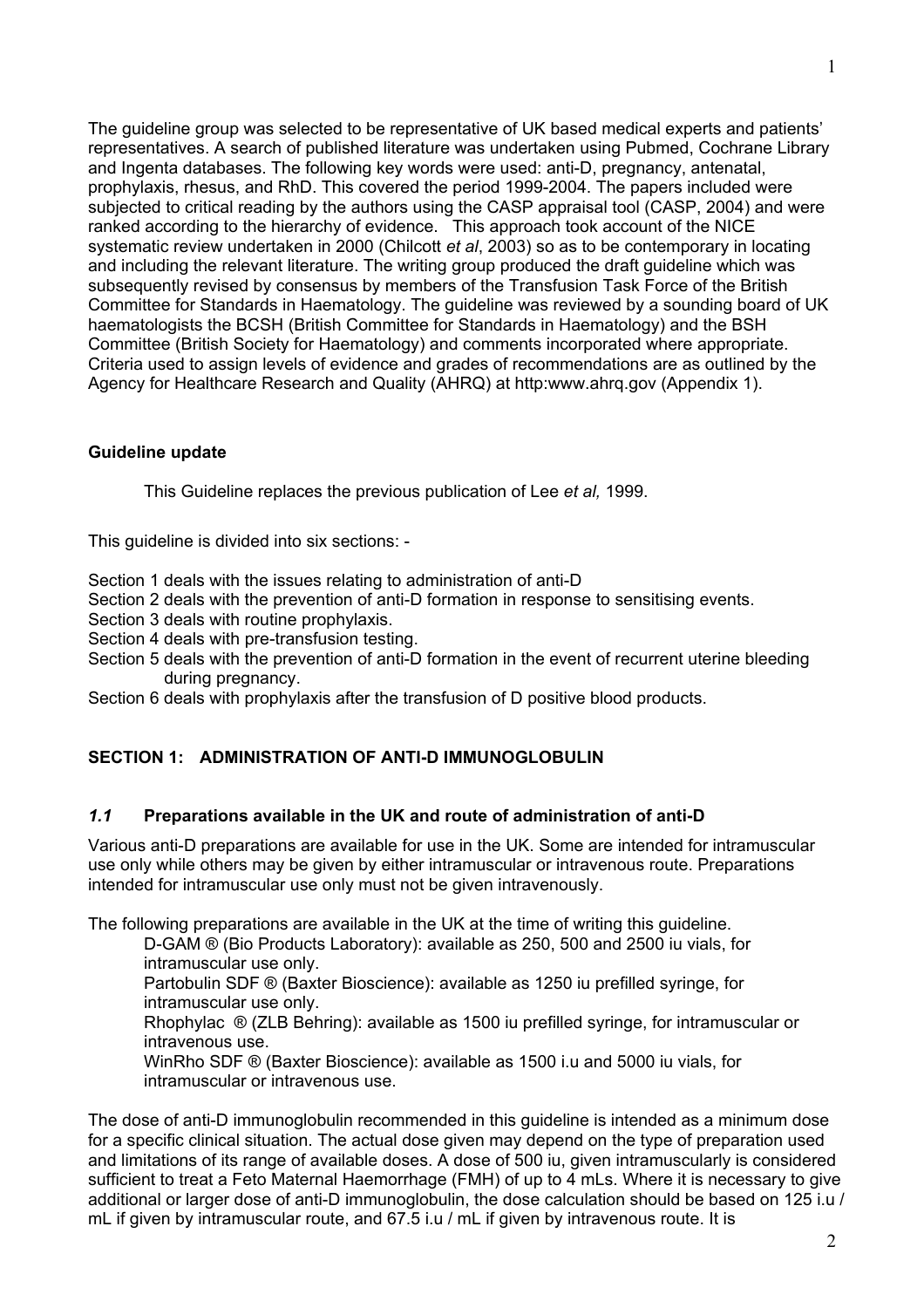acknowledged that manufacturers of some intravenous preparations recommend a different dose for a specific licensed indication. In these situations it is recommended that product literature is followed. When large or multiple doses are necessary, consideration should be given to limiting batch exposure.

The deltoid muscle is an appropriate and safe site for administration of the injection (Lee *et al,* 1999). Particular care must be taken if the gluteal region is used to ensure that the injection is given into muscle, as absorption may be delayed if the injection only reaches the subcutaneous tissues (Lee *et al,* 1999).

# *1.2 Documentation and audit trail of the issue and administration of anti-D immunoglobulin*

The EU guide on good manufacturing practice recommends that records are kept to enable traceability of all blood products (including anti-D) from donors to recipients and vice versa (European Commission 2000).

There are distinct advantages in the hospital transfusion laboratory being involved in the issue and administration process, as the information will be stored automatically in the laboratory computer systems. However it is recognised that local arrangements may vary and other departments may already be responsible for the administration process. Whatever the local arrangements may be, it is essential that complete records of issue and administration are kept to allow traceability of anti-D to recipients.

# *1.3 Informed consent*

Patient's informed consent should be obtained and recorded in the maternal and hospital case notes by the healthcare professional responsible for the administration of anti-D (RCOG, 2002).

## *Recommendation 1*

*Documentation accompanying the injection must include a report containing the following details: -* 

- *Identity of the patient to include surname, forename, date of birth and a unique ID number with the date when the injection is to be given. (Level IIa, Grade B).*
- *Identity and address of the GP surgery / antenatal clinic administering the injection. (Level IIa, Grade B).*

*Details of the injection will include batch number and strength of dose and route of administration.*

## *Recommendation 2*

*The details of the administration of anti-D must be recorded in the antenatal record. It is also important that these details are centrally recorded in the hospital blood bank computer so that this information is readily available should pre-transfusion testing be required.*

**SECTION 2: PREVENTION OF ANTIBODY FORMATION.** 

**2.1 Potentially sensitising events for pregnant women who are D negative.**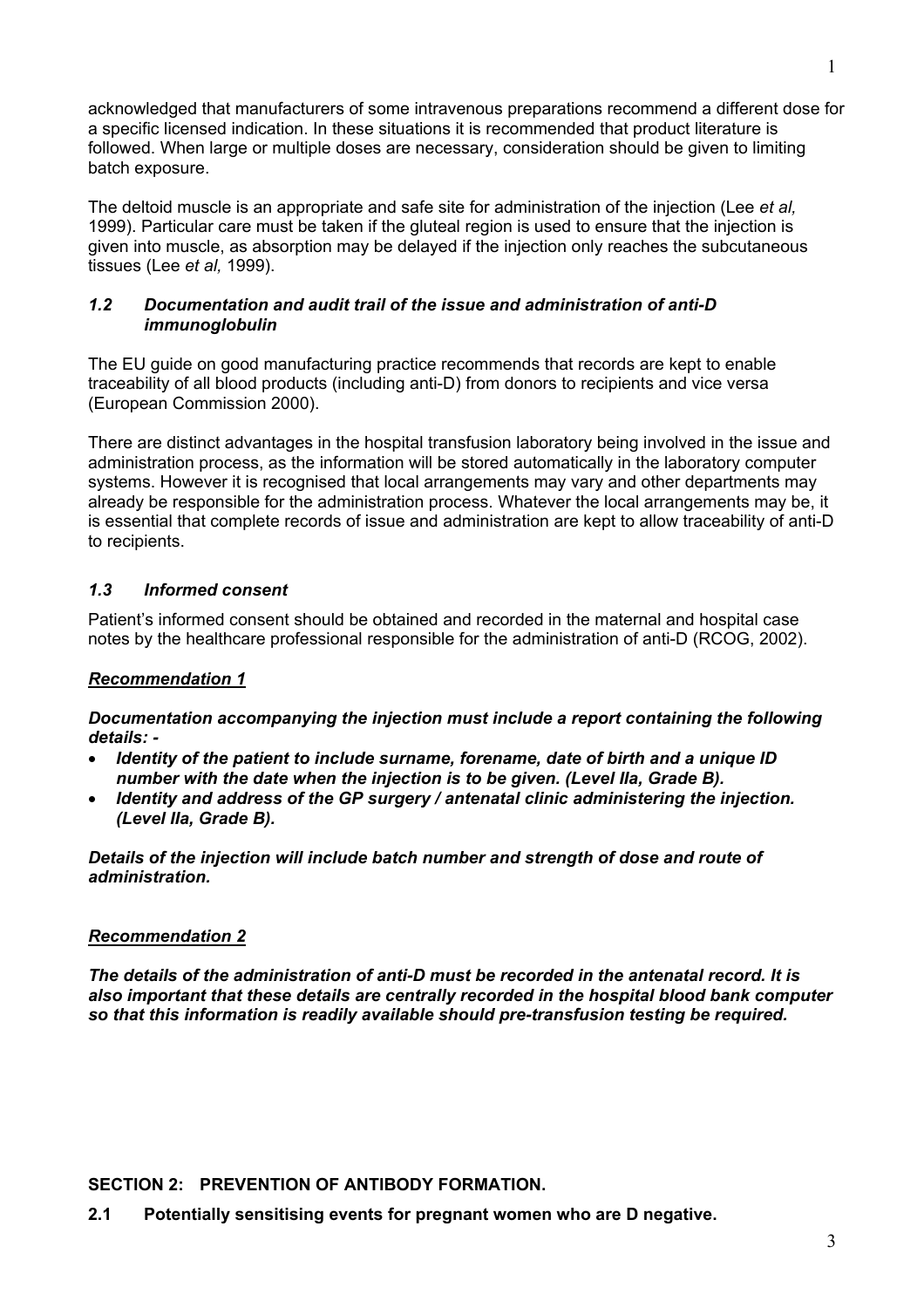Pregnant women who are D negative must be considered for prophylactic anti-D for the following potentially sensitising events: -

- Amniocentesis
- **Cordocentesis**
- Other in-utero therapeutic intervention/surgery (e.g. intrauterine transfusion, shunting)
- Ante partum haemorrhage (APH)
- Chorionic villus sampling
- Ectopic pregnancy
- External cephalic version
- Fall / abdominal trauma
- Intrauterine death
- Miscarriage
- Termination of pregnancy

# **2.2 Tests and treatment during pregnancy (Table I)**

*2.2.1 Before 12 weeks gestation,* confirmed by scan, in uncomplicated miscarriage where uterus is not instrumented, or mild painless vaginal bleeding, prophylactic anti-D immunoglobulin is not necessary because the risk of feto-maternal haemorrhage (FMH) is negligible. However 250 iu prophylactic anti-D immunoglobulin should be given in cases of therapeutic termination of pregnancy, whether by surgical or medical methods, to confirmed D negative women who are not known to be already sensitised to D (RCOG, 2002).

## *2.2.2 Between 12 and 20 weeks gestation,*

For any potentially sensitising event listed in 2.1., blood sample should be tested to ensure the woman is D negative and that she is not already sensitised with anti-D. Anti-D immunoglobulin, 250 iu, should be administered (RCOG, 2002).

## *2.2.3 After 20 weeks gestation*

There is an additional requirement to assess the volume of FMH. If the Acid elution (Kleihauer) technique is used and a FMH of >4mL is indicated, the test should be repeated using flow cytometry. At least 500 iu anti-D should be administered intramuscularly (i.m) and additional anti-D given if the FMH is confirmed to be >4mL (RCOG, 2002).

It should be noted that acid elution technique may give a false positive result if a woman has high level of fetal haemoglobin (HbF). This issue can be resolved by using flow cytometry technique.

## *2.2.4 Following birth*

A cord blood sample should be tested to obtain the ABO and D type of the baby. If this is not collected for any reason, a heel prick sample from the baby should be obtained as soon as possible (BCSH c, 2006).

Direct Antiglobulin Test (DAT) should not be performed on cord blood sample as a matter of routine since in a proportion of cases it may be positive because of antenatal prophylaxis with anti-D. However DAT should be performed if haemolytic disease of the newborn is suspected because of a low cord blood haemoglobin level &/or the presence of maternal red cell antibodies.

Maternal samples for confirmatory ABO and D type and FMH testing should be collected after sufficient time has elapsed for any FMH to be dispersed in the maternal circulation. A period of 30- 45 minutes is considered adequate. (Mollison *et al,*1997 ) Following birth of a D positive infant at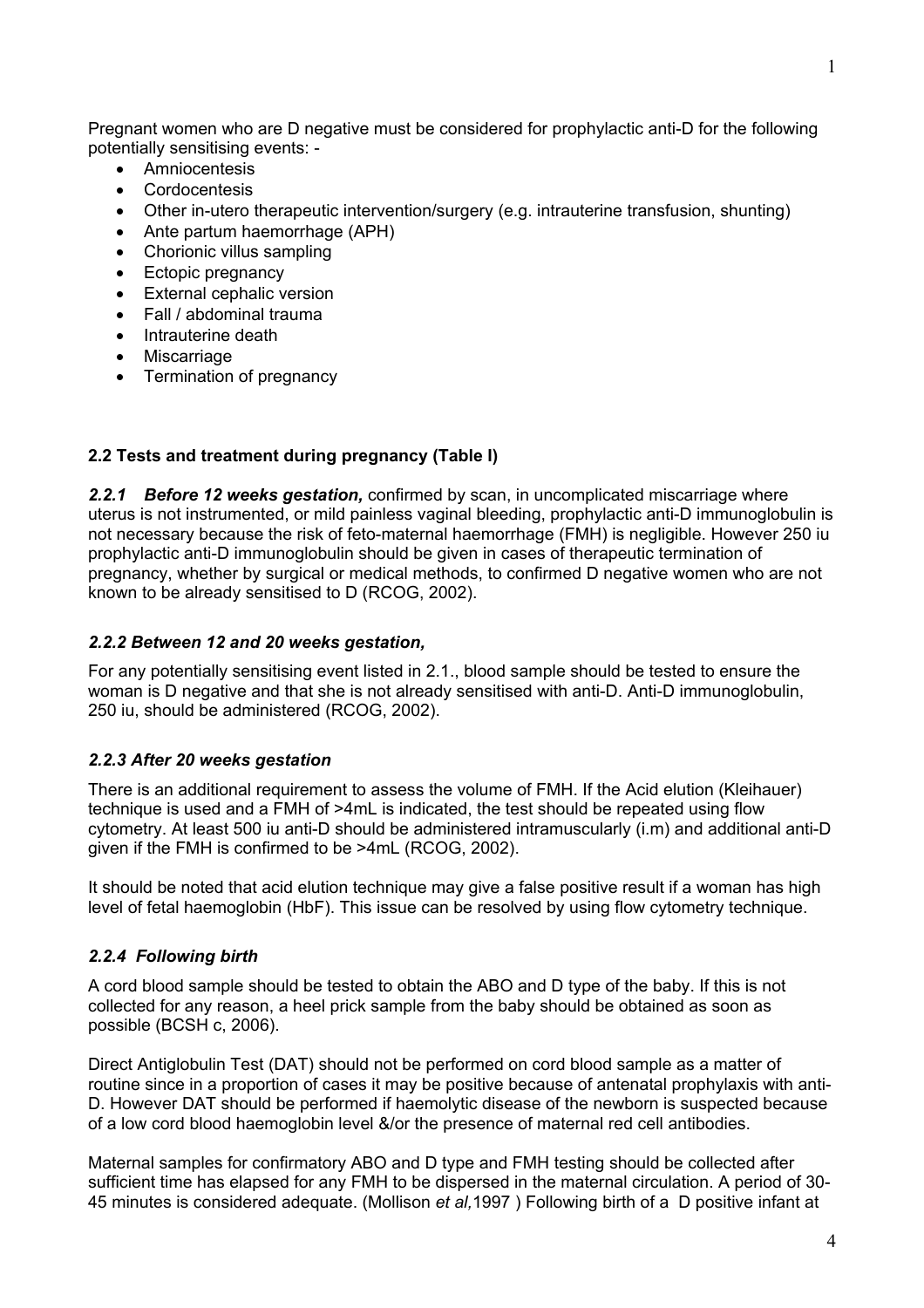least 500 iu anti-D, i.m. must be administered to the woman if the FMH is  $\leq 4$  mL. Additional dose of anti-D immunoglobulin is necessary for larger FMH and the dose to be administered by intramuscular route should be calculated as 125 i.u for each additional mL of FMH. In cases of very large FMH i.e., in excess of 80 mLs, intravenous anti-D should be considered.

# *Recommendation 3*

*If the pregnancy is non-viable and no sample can be obtained from the baby, prophylactic anti-D should be administered to the woman, if she is D-negative (level IV Grade C).* 

# *Recommendation 4*

*Following sensitising events anti-D should be injected as soon as possible and certainly within 72 hours of the event. However if this deadline cannot be met due to exceptional circumstances, some protection may be offered up to 10 days after the sensitising event (Lee et al, 1999; RCOG, 2002 ). (Level III Grade B).* 

# *2.2.5 Assessment of the volume of feto-maternal haemorrhage*

This is required when a woman who is D negative experiences a potentially sensitising event after 20 weeks gestation and after the birth of a D positive baby. (RCOG, 2002). See Table 1.

Initial screening, using an EDTA sample, should be carried out by the acid elution technique (Kleihauer) or flow cytometry technique. If a FMH of a greater volume than that covered by the standard dose is indicated by acid elution, the volume of FMH must be confirmed by flow cytometry. This may involve referring the sample to a reference laboratory (BCSH a, 1999; Lloyd-Evans *et al* 1996).

Additional anti-D may be required. A 500 iu, i.m. dose is sufficient for 4mL of fetal cells. The additional dose of anti-D should be calculated on the basis of an extra 125 iu for each mL of fetal cells present.

A follow-up maternal sample 72 hours after the intramuscular administration of anti-D (48 hours if anti-D is given intravenously) should be tested to assess the removal of fetal cells following a fetomaternal haemorrhage of >4mL. More anti-D may be necessary if fetal cells remain (BCSH a, 1999).

A clinical decision may need to be made in determining the dose and frequency of more injections dependant upon the volume of residual fetal cells detected 72 hours after the original injection (48 hours if anti-D was administered intravenously).

# *Recommendation 5*

*It is essential to assess the volume of FMH to calculate the appropriate anti-D dosage for administration. (level IIb Grade B).* 

# **SECTION 3: MANAGEMENT OF A ROUTINE PROPHYLAXIS SCHEME.**

# *3.1 Administration of routine antenatal anti-D prophylaxis (RAADP)*

This section takes account of the publication of the NICE guidance which recommends that RAADP is offered to all D negative non-sensitised pregnant women at 28 and 34 weeks gestation at routine antenatal visits (NICE, 2002). A dose of at least 500 iu, i.m. is recommended on each occasion.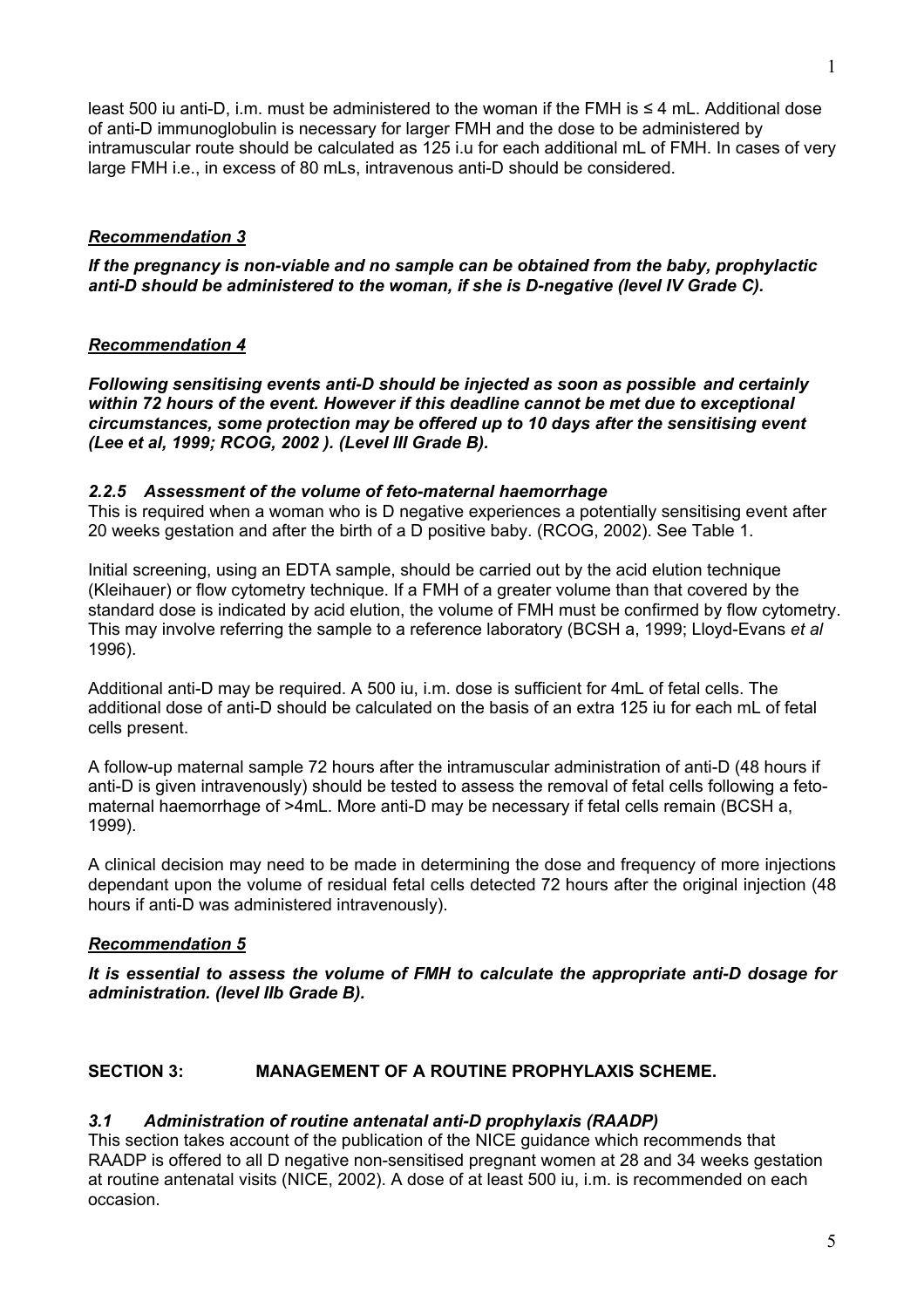A single dose of 1500 iu anti-D, given i.m. at 28 weeks, may be an effective alternative RAADP regimen that potentially offers cost and logistic benefits. However more evidence is required to establish its comparative efficacy.

Use of routine *antenatal* anti-D prophylaxis should not be affected by previous anti-D prophylaxis for a sensitising event early in the same pregnancy. Likewise *postpartum* anti-D prophylaxis should not be affected by previous routine antenatal anti-D prophylaxis or by antenatal anti-D given for a sensitising event.

# *3.2 Management of RAADP scheme*

Information regarding the administration of RAADP must reach the transfusion laboratory promptly in order that information is available should a pregnant woman require pre-transfusion testing. (Good Practice Point [GPP]). This is essential because it is not possible to differentiate between administered prophylactic anti-D and immune anti-D in laboratory tests.

# **The following recommendations for practice have emerged following the publication of the NICE guidance (Chilcott** *et al***, 2003: NICE, 2002).**

- Identification of women eligible for RAADP involves training and regular retraining of personnel responsible. This training must be carried out to ensure that all eligible women are correctly identified and their informed consent obtained. (Grade A).
- Information leaflets should be made available to pregnant women to help with the informed consent process (RCOG, 2002) (Grade C).
- Written requests for the injections, with suitable identification of the recipient, should be forwarded in a timely manner to the unit responsible for issuing the injection. (GPP).

# *Recommendation 6*

*The RAADP scheme should be regarded as supplementary to any anti-D administered for sensitising episodes listed in section 2.1 (RCOG, 2002). (Level IIb Grade B)***.** 

*3.3 Antenatal screening sample*

## *Recommendation 7*

*It is important that the 28-week antibody screening sample is taken prior to the first routine prophylactic injection being given. This forms the second screen required in pregnancy under the BCSH Guidelines for Blood Grouping and Red Cell Antibody Testing during pregnancy. (BCSH c, 2006) (Level III, Grade B)* 

# **SECTION 4: PRETRANSFUSION ANTIBODY SCREENING**

## *4.1 Pretransfusion testing post anti-D injection*

Antibody screens on maternal samples may detect circulating passive anti-D following injections.

## *Recommendation 8*

*The specificity of anti-D detected post-injection should be confirmed using a panel of D negative reagent cells. This test should also be used to establish the presence or absence of any other clinically significant antibodies, especially in transfused patients (BCSH c, 2006) (Grade B).* 

# *4.2 Anti-D present in pre-transfusion samples*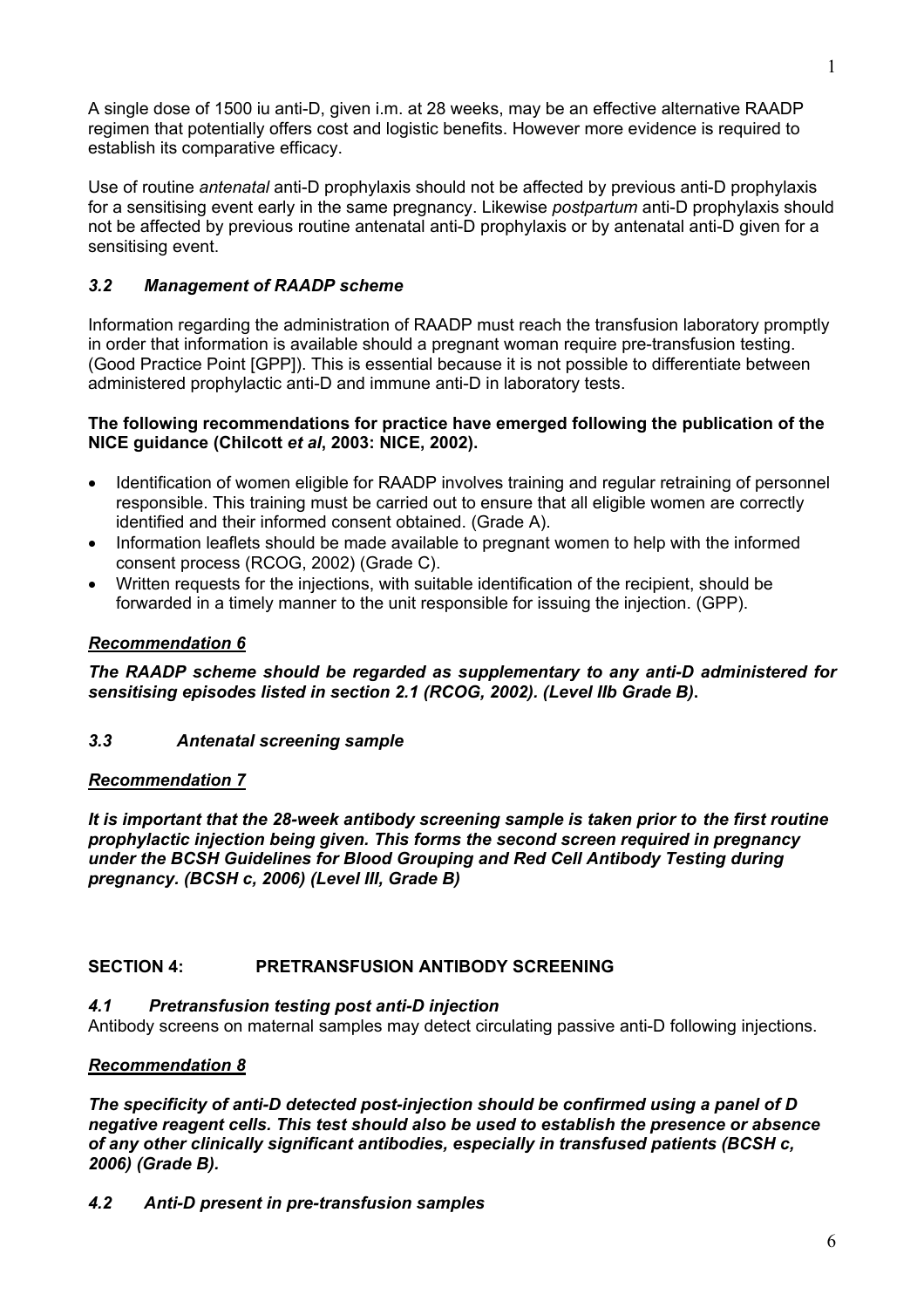The anti-D present may be passive or immune. Passive anti-D rarely exceeds 1iu /mL unless a larger than standard dose has been given, and the level falls with time.

If there is a record of administration of anti-D within the past 8 weeks and the antibody reaction is weak, testing should be as for non-sensitised women i.e. no antibody testing after 28 weeks and Rh prophylaxis should continue.

If there is significant doubt about the immune or passive nature of anti D, sample should be referred for quantitation of anti-D.

## *Recommendation 9.*

*If there is a record of anti-D injection within the past eight weeks and the level is below 1 iu/mL a further sample should be tested at 28 weeks and prophylaxis should continue. If there is no record of anti-D injection the antibody should be monitored as for immune anti-D i.e. at four weekly intervals to 28 weeks and at fortnightly intervals thereafter. If the anti-D level is falling, it is probably passive whereas if it is steady or rising it is probably immune. Prophylactic anti-D should continue in either case unless it is established that the anti-D is immune (BCSH c, 2006) (Level II b, Grade B).* 

## **SECTION 5: PREVENTION OF ANTI-D FORMATION IN THE EVENT OF RECURRENT UTERINE BLEEDING IN D- NEGATIVE WOMEN DURING PREGNANCY**

### *5.1 Recurrent uterine bleeding before 12 weeks gestation*

Evidence that women are sensitised after uterine bleeding in the first 12 weeks of pregnancy where the fetus is viable and the pregnancy continues is scant (Ghosh et al, 1994).Therefore anti-D immunoglobulin is not necessary in women with threatened miscarriage with a viable fetus where bleeding completely stops before 12 weeks gestation. However it may be prudent to administer 250 iu anti-D Immunoglobulin where bleeding is heavy or repeated or where there is associated abdominal pain particularly if these events occur as gestation approaches 12 weeks (Level IV, *Grade C recommendation*). The period of gestation should be confirmed by ultrasound.

#### *5.2 Recurrent uterine bleeding between 12 and 20 weeks gestation*

D-negative women with recurrent PV bleeding between 12 and 20 weeks gestation should be given 250 iu anti-D immunoglobulin at a minimum of 6 weekly intervals (Level IV, Grade C).

#### *5.3 Recurrent uterine bleeding after 20 weeks gestation*

Anti-D immunoglobulin 500 iu should be given at a minimum of 6 weekly intervals. Estimation of FMH by acid elution technique should be carried out at 2 weekly intervals. If the 2 weekly FMH is positive, additional dose of anti-D immunoglobulin (500 iu minimum, more if FMH exceeds 4mLs) should be offered regardless of the presence or absence of passive anti-D in maternal plasma, and FMH should be retested after 72 hours (Level IV, Grade C).

### **SECTION 6: MANAGEMENT OF TRANSFUSION OF D-POSITIVE BLOOD COMPONENTS.**

## *6.1 D positive platelet transfusions*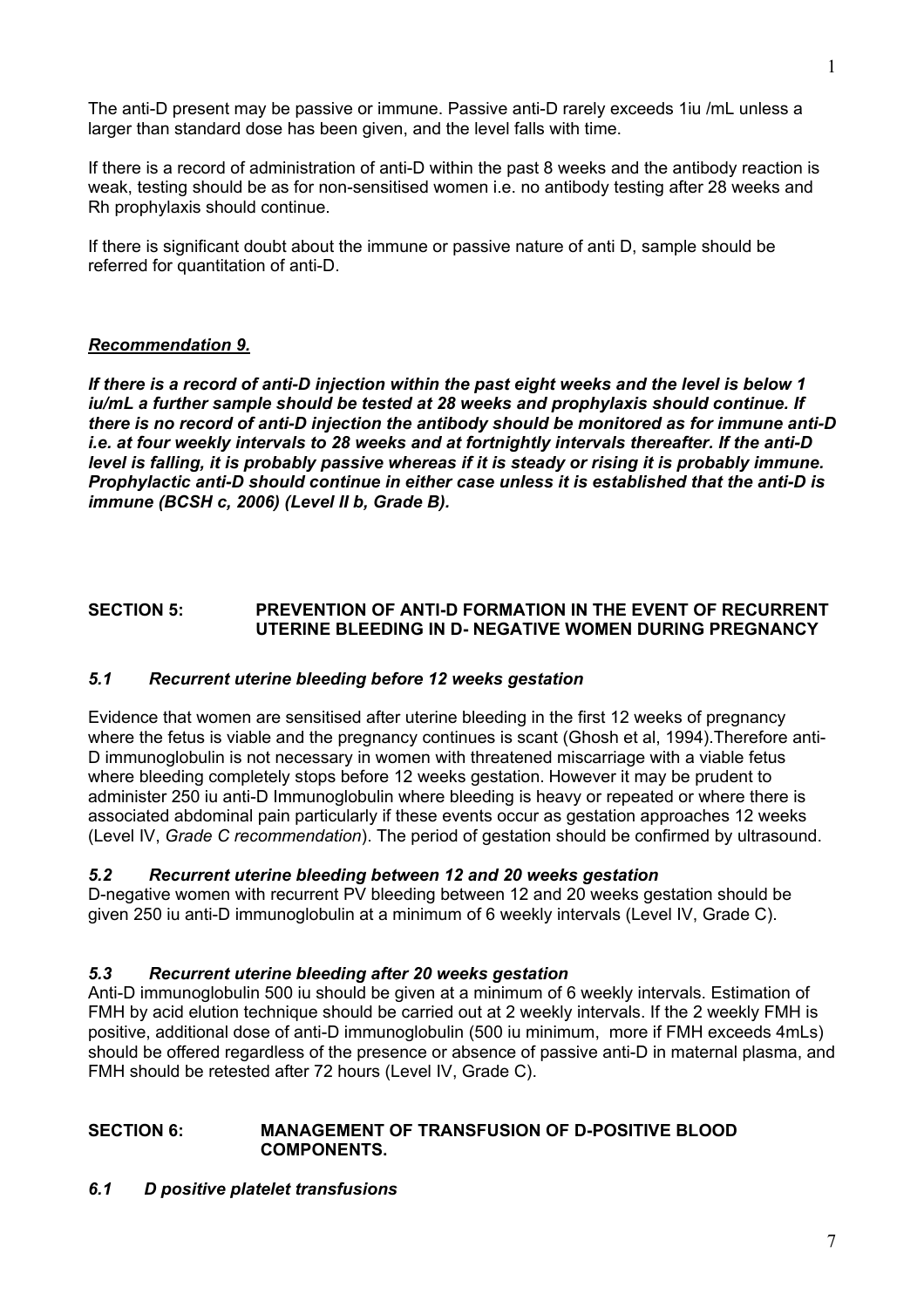Whenever possible, D negative platelets should be transfused to D negative pre-menopausal women who need a platelet transfusion. Occasionally, if the appropriate product is not available or would cause unacceptable delay, it may be necessary to transfuse D positive platelets. In these circumstances, prophylaxis against possible Rh alloimmunisation by red cells contaminating the platelet product should be given (Menitove, 2002).

A dose of 250 iu anti-D immunoglobulin should be sufficient to cover up to five adult therapeutic doses of D positive platelets given within a 6 week period (BCSH b, 2003) (Grade B). In severely thrombocytopenic patients with platelet counts of less than 30 x 10 $^9$ /L, anti-D should be given subcutaneously to avoid the risk of haematoma following i.m. injection.

It is not necessary to administer anti-D immunoglobulin to D-negative females without childbearing potential, or males who receive D positive platelets (BCSH b, 2003: Menitove, 2002).

## *6.2 Inadvertent transfusion of D positive blood to D negative pre-menopausal females*

When less than 15 mL have been transfused, the appropriate dose of anti-D immunoglobulin should be given. When more than 15mL have been transfused, it is preferable to use the larger anti-D immunoglobulin i.m. preparation (2500 iu). The dose should be calculated on the basis that 500 iu of anti-D will suppress sensitisation by 4 mL of D positive red cells (RCOG, 2002).

When two units or more of D-positive blood have been transfused, a red cell exchange transfusion should be considered to reduce the load of D positive red cells in circulation and the dose of anti-D immunoglobulin required to suppress immunisation. In this situation, the patient should be counselled regarding the implications of both non-intervention (for future pregnancies) and of treatment, including any hazards from receiving donated blood, the exchange procedure itself and of larger doses of anti-D including intravenous anti-D (RCOG, 2002).

A single blood-volume red cell exchange transfusion will achieve a 65-70% reduction in D-positive red cells; a double volume exchange will achieve an 85-90% reduction. Shortly after the exchange transfusion, the residual volume of D-positive red cells should be estimated using flow cytometry. Intravenous anti-D Immunoglobulin is the preparation of choice, achieving adequate plasma levels immediately and being more effective microgram for microgram at clearing red cells. The dose to be administered should assume that 600 iu of anti-D i.v. will suppress immunisation by 10mL fetal red cells. Intramuscular preparations of anti-D immunoglobulin must not be given intravenously. An appropriate combined dose of i.v. and i.m. anti-D should be determined in discussion with a specialist in Transfusion Medicine. Follow-up tests for D positive red cells should be undertaken every 48 hours and further anti-D given until there are no detectable D positive red cells in circulation.

Free anti-D in mother's serum does not necessarily reflect adequate prophylaxis and anti-D immunoglobulin treatment should be continued until D positive red cells are no longer detectable (RCOG, 2002).

Passive anti-D given in large doses may be detectable for up to 6 months or longer, and tests for immune anti-D may not be conclusive for several months.

#### **Future developments**

The ability to obtain D type from fetal genetic material in a maternal peripheral blood sample during the first trimester of pregnancy has been reported recently (Daniels *et al*, 2004). The introduction of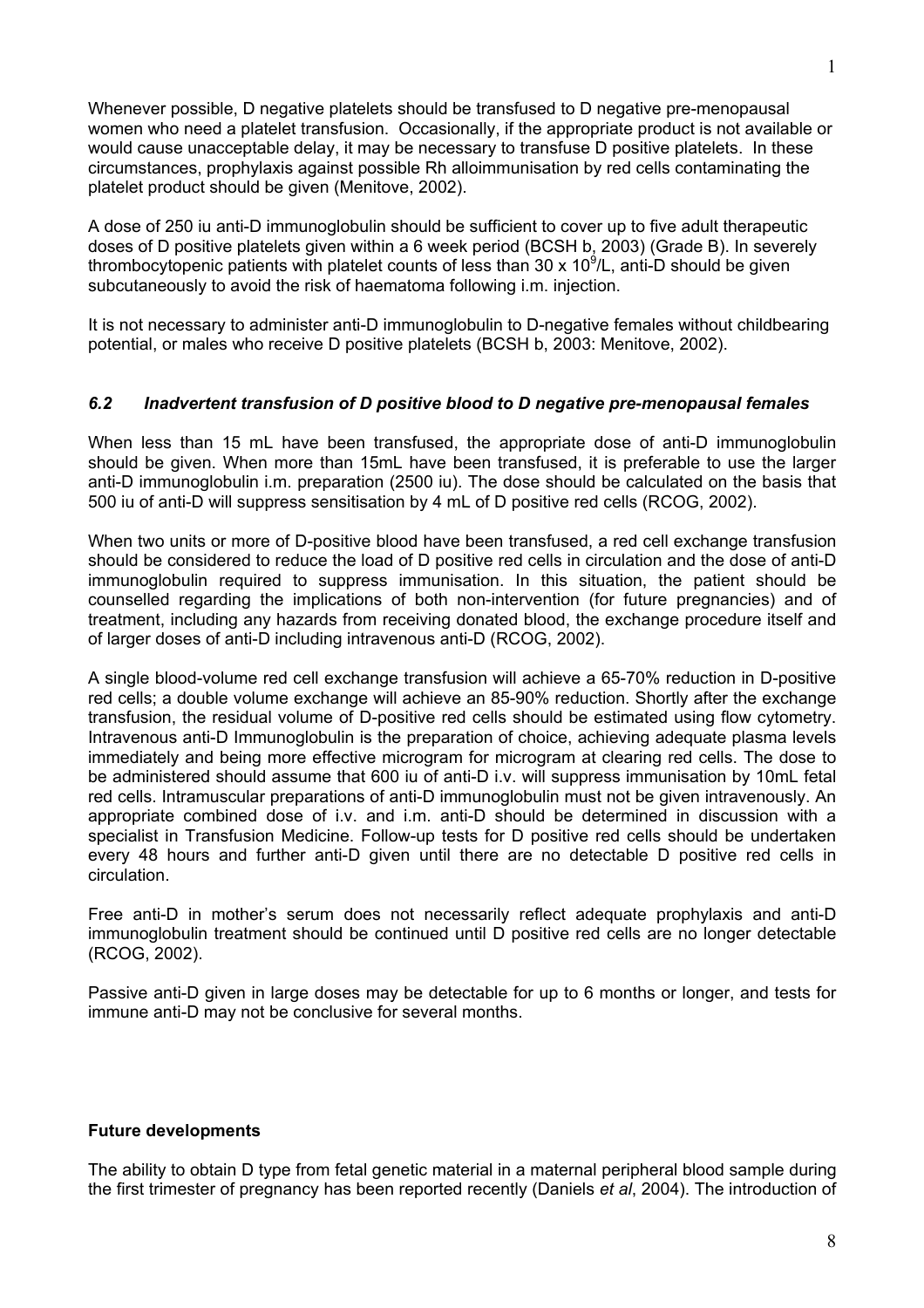this test as routine would mean that the current practice of administering prophylactic anti-D to women carrying D negative babies would become unnecessary.

## **Audit**

Audits of practice should to be undertaken on a continuing basis to ensure compliance with these guidelines and, where identified, variance or concerns in relation to compliance should be addressed [DH a, 1997: DH b, 1998].

#### **Declarations of interest**

None of the authors have declared a conflict of interest.

#### **Task force membership at time of writing this guideline**

F Boulton (Chair); D Stainsby (Secretary), H Cohen, M Rowley, B McClelland, H Qureshi, H Boralessa, K Wilson, C Elliot., A Blest (co-opted)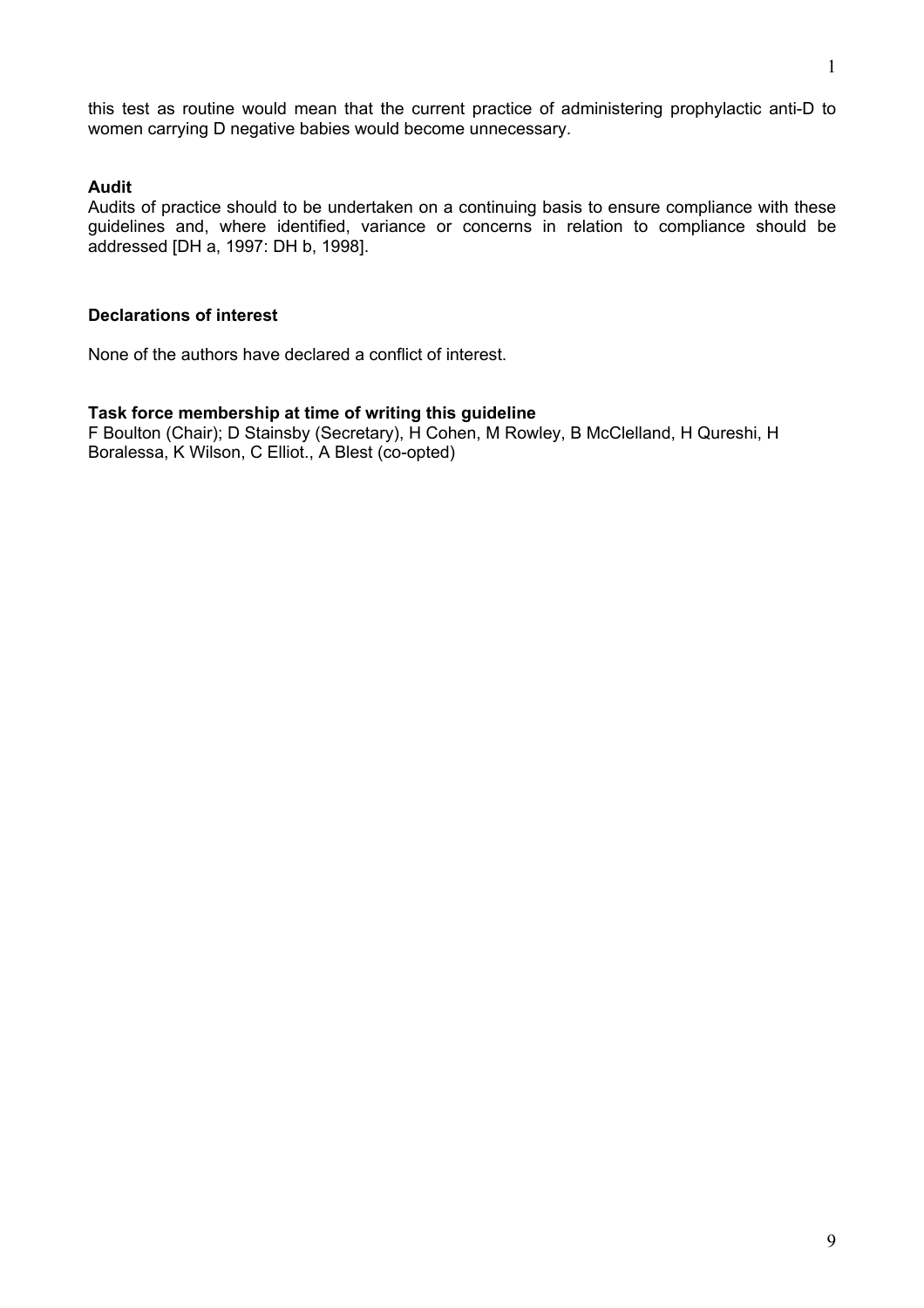# **Table 1**

# **Recommendations for antenatal and postnatal tests and the prevention of sensitisation.**

| <b>Gestation</b>     | <b>Summary of tests and treatment</b>                                                                                                                                                                                                                                              |
|----------------------|------------------------------------------------------------------------------------------------------------------------------------------------------------------------------------------------------------------------------------------------------------------------------------|
| < 12 weeks           | No action for uncomplicated miscarriage or painless vaginal bleeding.<br>In all other cases check ABO and D type to confirm D negativity. Confirm<br>absence of anti-D.<br>Issue and administer 250 iu anti-D, i.m                                                                 |
| 12 weeks<br>20 weeks | For all potentially sensitising episodes ABO and D type to confirm D<br>negativity. Confirm absence of immune anti-D.<br>Issue and administer 250 iu anti-D, i.m.                                                                                                                  |
| 20 weeks             | For all potentially sensitising episodes ABO and D type to confirm D<br>negativity. Confirm absence of immune anti-D.<br>Assess FMH.<br>Issue and administer at least 500 iu anti-D, i.m., depending on the size of<br>FMH.                                                        |
| 28 weeks             | <b>First RAADP.</b><br>Issue and administer at least 500 iu prophylactic anti-D.<br>The routine sample for blood group and antibody screen as required by<br>BCSH Guidelines (BCSH c, 2006) must be taken prior to this injection.                                                 |
| 34 weeks             | <b>Second RAADP.</b><br>Issue and administer at least 500 iu anti-D.                                                                                                                                                                                                               |
| <b>BIRTH</b>         | TESTS ON BABY - Establish ABO and D type.<br>MATERNAL TESTS - Check ABO and D type.<br>Assess FMH if baby is D positive.<br>Issue and administer at least 500 iu anti-D to the mother if baby is D<br>positive.<br>More anti-D may be required depending upon the size of any FMH. |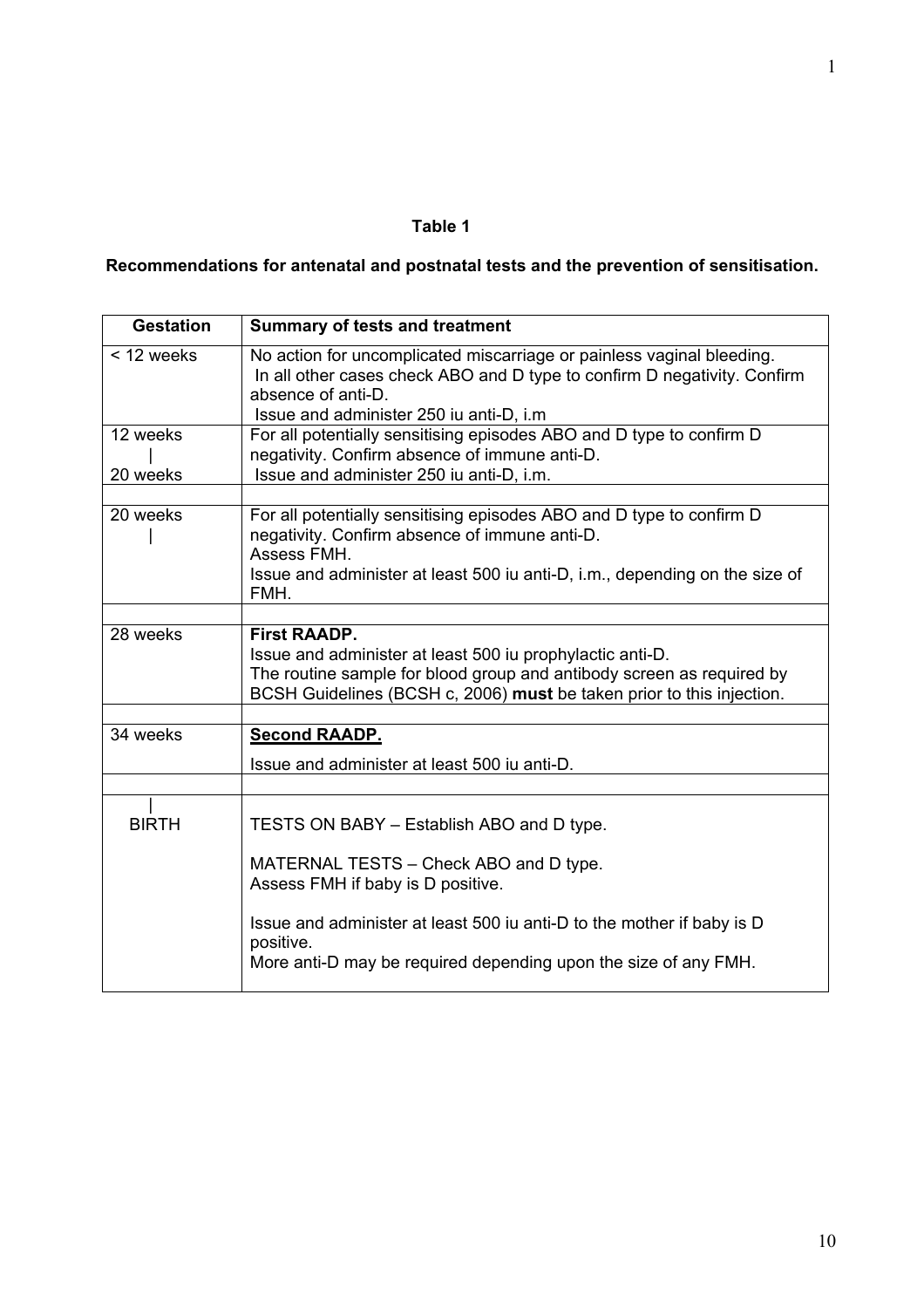# **Appendix 1**

### **Level of evidence and grade of recommendations**

#### **Level Type of evidence**

Ia

Evidence obtained from meta-analysis of randomised controlled trials.

Ib

Evidence obtained from at least one randomised controlled trial

IIa

Evidence obtained from at least one well-designed controlled study without randomisation

IIb

Evidence obtained from at least one other well-designed quasi-experimental study

III

Evidence obtained from well-designed non-experimental descriptive studies, such as comparative studies, correlation studies and case–control studies

IV

Evidence obtained from expert committee reports or opinions and/or clinical experience of respected authorities

### **Grade Recommendation (based on AHCPR)**

A (evidence levels Ia, Ib)

Requires at least one randomised controlled trial as part of the body of the literature of overall good quality and consistency addressing the specific recommendation

B (evidence levels IIa, IIb, III)

Requires availability of well-conducted clinical studies but no randomised clinical trials on the topic of recommendation

C (evidence level IV)

Requires evidence from expert committee reports or opinions and/or clinical experience of respected authorities. Indicates absence of directly applicable studies of good quality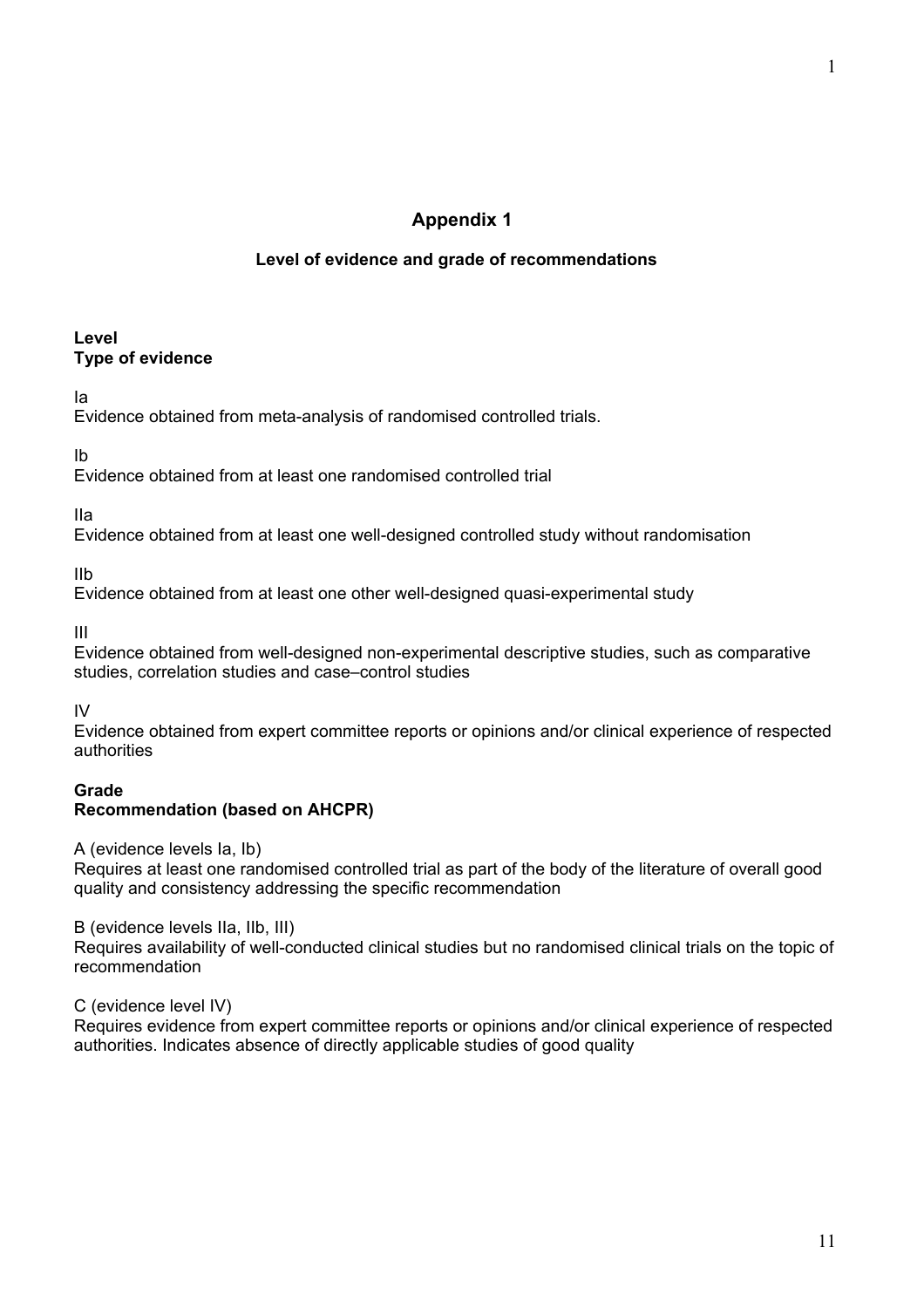#### **REFERENCES**

British Committee for Standards in Haematology (BCSH – a) Guidelines for the estimation of fetomaternal haemorrhage. Transfusion Medicine 1999 **9** 87-92.

- British Committee for Standards in Haematology (BCSH b) Guidelines for the use of Platelet transfusions. BJH 2003; **122**.10-23.
- British Committee for Standards in Haematology (BCSH c). Guidelines for blood grouping and red cell antibody testing in pregnancy 2006 (in preparation)
- Chilcott, J., Lloyd Jones, M., Wight, J., Wray, J., Beverley, C., Tappenden, P. (2003) A review of the clinical effectiveness and cost-effectiveness of routine anti-D prophylaxis for pregnant women who are rhesus-negative. *Health Technology Assessment*, vol. **7**, No.4.
- Critical Appraisal Skills Program (CASP, 2004), Milton Keynes Primary Care NHS Trust; document assessable from http://www.phru.nhs.uk/casp/reviews.htm (accessed on 22/09/2005)
- Daniels, G., Finning, K., Martin, P., Soothill, P. (2004) Fetal blood grouping genotyping from DNA from maternal plasma: an important advance in the management and prevention of haemolytic disease of the fetus and newborn. *Vox Sanguinis*, *87*, 225-232.
- Department of Health 1997 (DH) The new NHS, Modern Dependable. White Paper, London.
- Department of Health (DH) 1998 A first class service quality in the new NHS. London.
- European Commission (2000), Manufacture of medicinal products derived from human blood or plasma –Revision of Annexe 14 to the EU Guide to Good Manufacturing Practice.
- Ghosh, Murphy WG. Implementation of the rhesus prevention programme: a prospective study. Scott Med J 1994; **39**:147-9.
- Huchet, J., Dallemagne, S., Huchet, C., Brossard, Y., Larsen, M., Parnet-Mathieu., F. (1987). [Ante-partum administration of preventive treatment of Rh-D immunisation in rhesus-negative women. Parallel evaluation of transplacental passage of fetal blood cells. Results of a multicentre study carried out in the Paris region]. J Gynecol Obstet Biol Reprod 1987; **16**: 101-111
- Lee, D., Contreras, M., Robson, S.C., Rodeck, C.H., Whittle, M.J. (1999) Recommendations for the use of anti-D immunoglobulin for Rh prophylaxis. *Transfusion Medicine*, **9**, 93-97.
- Lloyd-Evans, P., Kumpel, B.M., Bromelow, I., Austin, E., Taylor, E. (1996) Use of directly conjugated monoclonal anti-D (BRAD-3) for quantification of fetomaternal haemorrhage by flow cytometry. *Transfusion*, **36**, 432-437.

MacKenzie, I.Z., Bowell, P., Gregory, H., Pratt, G., Guest, C., Entwistle, C.C. (1999)